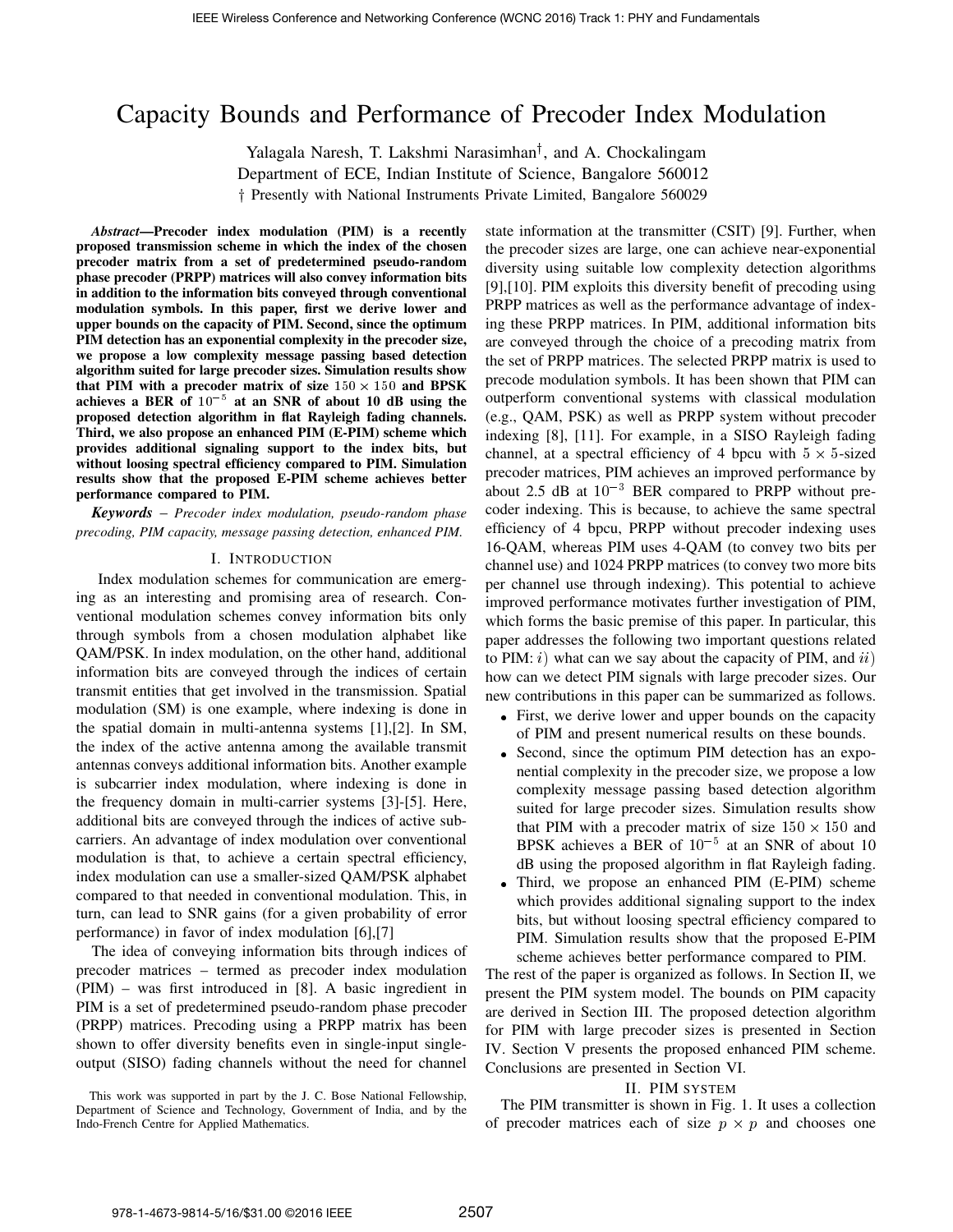

Fig. 1. PIM transmitter.

among these matrices to precode  $p$  modulation symbols from an modulation alphabet  $A$  in  $p$  channel uses. Let us call this collection of matrices as 'precoder set,' denoted by P.

*Construction of the precoder set:* The precoder set  $\mathbb{P}$  =  $\{P_1, P_2, \dots, P_{|\mathbb{P}|}\}\$  is constructed as follows. Let *n* denote the number of precoder index bits per channel use, i.e.,  $n \triangleq \frac{1}{p} \lfloor \log_2 |\mathbb{P}| \rfloor$ . Generate a matrix **Q** of size  $p \times pn_p$ , where  $n_p = 2^n$ . The  $(r, c)$ th entry of the precoder matrix **Q** is  $\frac{1}{\sqrt{p}}e^{\jmath\theta_{r,c}}$ , where  $j = \sqrt{-1}$ , and the phases  $\{\theta_{r,c}\}\$ are drawn from uniform distribution in  $[0, 2\pi)$  using a pseudo-random sequence generator. The seed of this random number generator is pre-shared among the transmitter and receiver. Note that the precoder set size  $|\mathbb{P}| = (n_p)^p$ . The matrix **Q** can be written as  $\mathbf{Q} = [\mathbf{Q}_1 \ \mathbf{Q}_2 \ \cdots \ \mathbf{Q}_p],$ 

$$
\mathbf{Q} = [\mathbf{Q}_1 \enspace \mathbf{Q}_2 \enspace \qquad \mathbf{Q}_p]
$$

where  $\mathbf{Q}_i$ s are sub-matrices each of size  $p \times n_p$ . Now, a precoder matrix  $\mathbf{P}_m$  of size  $p \times p$ ,  $m = 1, \dots, |\mathbb{P}|$ , is formed such that its *i*th column is drawn from the columns of  $Q_i$ .  $\mathbf{Q}_i$ ,  $i = 1, \dots, p$ . Since there are  $n_p$  columns in each  $\mathbf{Q}_i$ , the number of matrices in the precoder set is  $|\mathbb{P}| = (n_p)^p$ .

*Example 1:* We illustrate the precoder set construction using the following example. Consider  $p = 2$  and  $n_p = 2$ , and

$$
\mathbf{Q} = [\mathbf{Q}_1 \ \mathbf{Q}_2] = \left[ \underbrace{\begin{bmatrix} q_{11} & q_{12} \\ q_{21} & q_{22} \end{bmatrix}}_{\mathbf{Q}_1} \underbrace{\begin{bmatrix} q_{13} & q_{14} \\ q_{23} & q_{24} \end{bmatrix}}_{\mathbf{Q}_2} \right].
$$
 (1)

where  $q_{ij}$  denotes the  $(i, j)$ th element in Q, i varies from 1 to  $p (= 2)$ , and j varies from 1 to  $p n_p (= 4)$ . The column indices for submatrix  $\mathbf{Q}_i$  in  $\mathbf{Q}$  vary from  $(i-1)n_p + 1$  to  $in_p$ . Now, as mentioned above, forming the precoder matrices  $P_m$ ,  $m = 1, \dots, 4$  by drawing columns from  $Q_1$  and  $Q_2$  in (1), the precoder matrix set obtained is given by

$$
\mathbb{P} = \left\{ \underbrace{\begin{bmatrix} q_{11} & q_{13} \\ q_{21} & q_{23} \end{bmatrix}}_{\mathbf{P}_1}, \underbrace{\begin{bmatrix} q_{11} & q_{14} \\ q_{21} & q_{24} \end{bmatrix}}_{\mathbf{P}_2}, \underbrace{\begin{bmatrix} q_{12} & q_{13} \\ q_{22} & q_{23} \end{bmatrix}}_{\mathbf{P}_3}, \underbrace{\begin{bmatrix} q_{12} & q_{14} \\ q_{22} & q_{24} \end{bmatrix}}_{\mathbf{P}_4} \right\}.
$$
 (2)

*PIM Transmitter:* The transmitter (see Fig. 1) takes  $p\lfloor \log_2 |\mathbb{A}| \rfloor + \lfloor \log_2 |\mathbb{P}| \rfloor$  bits and encodes them as follows. The  $p\lfloor \log_2 |\mathbb{A}| \rfloor$  bits are used to form p modulation symbols. Let  $s \in \mathbb{A}^p$  denote the vector of these modulation symbols. The transmitter selects a precoder matrix  $P \in \mathbb{P}$  using  $\lfloor \log_2 |\mathbb{P}| \rfloor$ additional bits. The selected P matrix is used to precode the the symbol vector s. The precoded vector Ps is transmitted in p channel uses.

*Precoder selection matrix:* To select a precoder matrix P from the precoder set  $\mathbb{P}$ , a precoder selection matrix **A** of size  $p n_p \times p$  consisting of 1s and 0s such that  $\mathbf{P} = \mathbf{Q} \mathbf{A} \in \mathbb{P}$  is constructed. This **A** matrix is constructed using  $\lfloor \log_2 |\mathbb{P}| \rfloor = np$  bits as follows. A is formed using p submatrices  $A_{(i)}$ ,  $i =$ 1,  $\cdots$ , p, each of size  $n_p \times p$ , as  $\mathbf{A} = [\mathbf{A}_{(1)}^T \ \mathbf{A}_{(2)}^T \ \cdots \ \mathbf{A}_{(p)}^T]^T$ . The submatrix  $\mathbf{A}_{(i)}$  is constructed as

$$
\mathbf{A}_{(i)} = [\mathbf{0}_{(1)} \ \mathbf{0}_{(2)} \ \cdots \ \mathbf{0}_{(i-1)} \ \mathbf{a}_{(i)} \ \mathbf{0}_{(i+1)} \ \cdots \ \mathbf{0}_{(p)}], \qquad (3)
$$

where  $\mathbf{0}_{(k)}$  is a  $n_p \times 1$  vector of zeros, and  $\mathbf{a}_{(i)}$  is a  $n_p \times 1$ vector constructed as

$$
\mathbf{a}_{(i)} = [0 \cdots 0 \underbrace{1}_{j_i \text{th coordinate}} 0 \cdots 0]^T, \tag{4}
$$

where  $j_i$  is the index of column of  $\mathbf{Q}_i$  chosen based on n bits. In other words, one  $n$ -bit block is used to obtain one submatrix of  $A$ , so that the entire  $A$  matrix is obtained using  $np$  bits. The selected precoder matrix is then obtained as  $P = QA$ . *Example 2:* The **A** matrix for selecting precoder matrix  $P_3$ from  $\mathbb P$  given by (2) in *Example 1* can be obtained as follows. Note that the 1st column of  $P_3$  is the 2nd column of  $Q_1$ , i.e.,  $j_1$  in (4) is 2. Likewise, since the 2nd column of  $P_3$  is the 1st column of  $\mathbf{Q}_2$ ,  $j_2$  in (4) is 1. Therefore, the **A** matrix is

$$
\mathbf{A} = [\mathbf{A}_{(1)}^T \ \mathbf{A}_{(2)}^T ]^T = \begin{bmatrix} 0 & 1 & 0 & 0 \\ 0 & 0 & 1 & 0 \end{bmatrix}^T.
$$
 (5)

Note that multiplying  $Q$  in (1) with  $A$  in (5) gives  $P_3$  in (2).

*Received signal:* The elements of the vector Ps are transmitted in p channel uses. Let  $n_r$  denote the number of receive antennas. Let  $\mathbf{h}_{(i)}$  denote the  $n_r \times 1$  channel vector in the ith channel use, whose entries are the channel gains from the transmit antenna to the receive antennas. The channel gains are modeled as i.i.d. complex Gaussian with zero mean and unit variance. The received signal vector of size  $pn_r \times 1$  in p channel uses can be expressed as

$$
y = HPs + n = HQAs + n = HQx + n = Gx + n, \quad (6)
$$

where  $\mathbf{H} = \text{diag}\{\mathbf{h}_{(1)}\,\mathbf{h}_{(2)}\,\cdots\,\mathbf{h}_{(p)}\}$ ,  $\mathbf{P} = \mathbf{Q}\mathbf{A}$ ,  $\mathbf{x} = \mathbf{A}\mathbf{s}$ ,  $G = HQ$ , and n is the  $pn_r \times 1$  noise vector whose entries are modeled as  $CN(0, \sigma^2)$ . The ML detection rule for this system model is given by

$$
\hat{\mathbf{x}} = \underset{\mathbf{x} \in \mathbb{S}^p_{n_p, \mathbb{A}}}{\text{argmin}} \|\mathbf{y} - \mathbf{G}\mathbf{x}\|^2, \tag{7}
$$

where  $\mathbb{S}_{n_p,\mathbb{A}}^p$  is the set of all possible  $\mathbf{x} = \mathbf{A}\mathbf{s}$  vectors, and  $\mathbb{S}_{n_{n}}$  as given by

$$
\mathbb{S}_{n_p,\mathbb{A}} = \{ \mathbf{v}_{j,l} : j = 1, \cdots, n_p, \quad l = 1, \cdots, |\mathbb{A}|\},
$$
  
s.t.  $\mathbf{v}_{j,l} = [0, \cdots, 0, \underbrace{v_l}_{j\text{th coordinate}}, 0, \cdots, 0]^T, \quad v_l \in \mathbb{A}.$  (8)

For example, for  $n_p = 2$  and 4-QAM,  $\mathbb{S}_{n_p}$  is given by

$$
\mathbb{S}_{2,4\text{-QAM}} = \left\{ \begin{bmatrix} +1 & + & j \\ 0 & 0 \end{bmatrix}, \begin{bmatrix} +1 & - & j \\ 0 & 0 \end{bmatrix}, \begin{bmatrix} -1 & + & j \\ 0 & 0 \end{bmatrix}, \begin{bmatrix} -1 & - & j \\ 0 & 0 \end{bmatrix}, \begin{bmatrix} -1 & - & j \\ -1 & + & j \end{bmatrix}, \begin{bmatrix} 0 & 0 \\ -1 & -1 & j \end{bmatrix}, \begin{bmatrix} 0 & 0 \\ -1 & -1 & j \end{bmatrix} \right\}.
$$

The indices of the non-zero entries in  $\hat{x}$  and the non-zero entries of  $\hat{x}$  are demapped to obtain the information bits. The ML solution in (7) can be computed only for small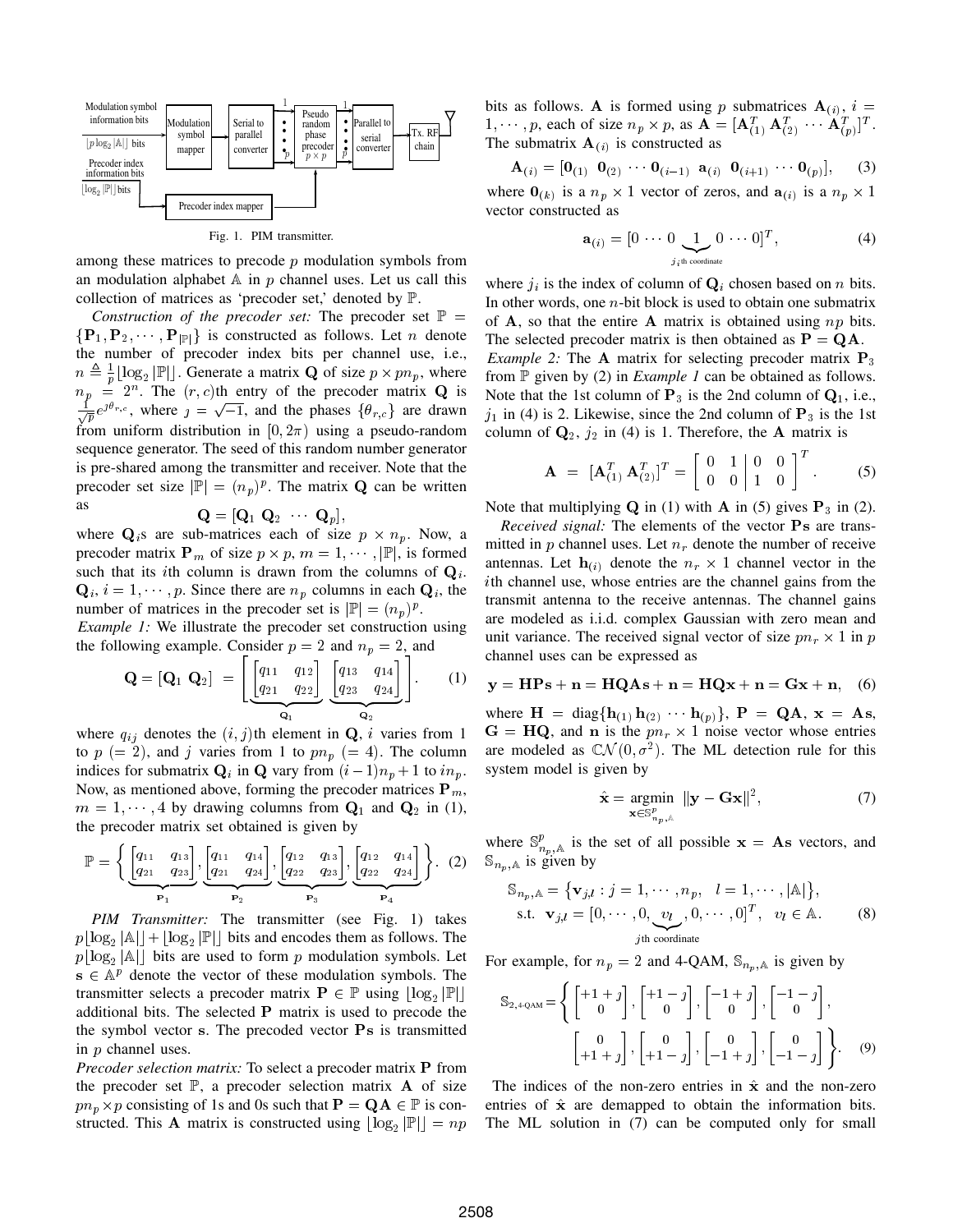precoder sizes because of its exponential complexity in  $p$ , i.e.,  $O((|\mathbb{A}|n_p)^p)$ ). For large precoder sizes, we propose a low complexity detection algorithm in Section IV.

#### III. BOUNDS ON THE CAPACITY OF PIM

In this section, we derive upper and lower bounds on the capacity of PIM, where the symbols in the vector s are from Gaussian codebook. That is, we assume that the transmit vector s is a Gaussian random vector. The capacity expression for this PIM system can be written as

$$
C_{PIM} = \frac{1}{p} \mathbb{E}_{\mathbf{G}} (I(\mathbf{x}; \mathbf{y}))
$$
  
= 
$$
\frac{1}{p} \mathbb{E}_{\mathbf{G}} (h(\mathbf{y}) - h(\mathbf{y}|\mathbf{x})) = \frac{1}{p} \mathbb{E}_{\mathbf{G}} (h(\mathbf{y}) - h(\mathbf{n}))
$$
  
= 
$$
\frac{1}{p} \mathbb{E}_{\mathbf{G}} (h(\mathbf{y}) - \log_2 [\det (\pi e \sigma^2 \mathbf{I}_{pn_r})]),
$$
 (10)

where  $h(.)$  denotes the differential entropy, and  $\mathbb{E}_{\mathbf{G}}$  is the expectation of the differential entropy with respect to the random fading channel matrix G. Note that  $G \sim \mathbb{C} \mathcal{N}(0, \sigma^2 \mathbf{I}_{pn_r})$ . To compute  $h(y)$  in (10), we require the distribution of y. Define  $A \triangleq {\bf{A}} | {\bf{QA}} \in \mathbb{P}$ . From (6), we can see that the distribution of y is a Gaussian mixture given by

$$
\mathbf{y} \sim \sum_{i=1}^{|\mathbb{P}|} p_i \mathcal{N} \left( \boldsymbol{\mu}_i, \boldsymbol{\Phi}_i \right), \tag{11}
$$

$$
p_i = \Pr(\mathbf{A}^i), \mathbf{A}^i \in \mathcal{A}, i = 1, \cdots, |\mathbb{P}|,
$$
\n(12)

$$
\mu_i = \mathbb{E}(\mathbf{y}) = \mathbb{E}(\mathbf{G}\mathbf{A}^i \mathbf{s} + \mathbf{n}) = \mathbf{0},\tag{13}
$$

$$
\begin{aligned}\n\Phi_i &= \mathbb{E}(\mathbf{y}\mathbf{y}^H) = \mathbb{E}\left[\left(\mathbf{G}\mathbf{A}^i\mathbf{s} + \mathbf{n}\right)\left(\mathbf{G}\mathbf{A}^i\mathbf{s} + \mathbf{n}\right)^H\right] \\
&= \mathbb{E}\left(\mathbf{G}\mathbf{A}^i\mathbf{s}\mathbf{s}^H\mathbf{A}^{iH}\mathbf{G}^H\right) + \mathbb{E}(\mathbf{n}\mathbf{n}^H) \\
&= \mathbf{G}\mathbf{A}^i\mathbb{E}_{\mathbf{s}}(\mathbf{s}\mathbf{s}^H)\mathbf{A}^{iH}\mathbf{G}^H + \sigma^2\mathbf{I}_{pn_r}.\n\end{aligned}
$$
\n(14)

If all the precoder selection matrices are equally likely, then  $p_i = \frac{1}{|\mathcal{F}|}$ , when the symbols are independent of each other,  $\mathbb{E}_{\mathbf{s}}\left(\mathbf{s}\mathbf{s}^H\right) = \sigma_s^2 \mathbf{I}_p$ , where  $\sigma_s^2$  is the average signal power per channel use. Now, (11) becomes

$$
\mathbf{y} \sim \frac{1}{|\mathbb{P}|} \sum_{i=1}^{|\mathbb{P}|} \mathcal{N}\left(\mathbf{0}, \sigma_s^2 \mathbf{G} \mathbf{A}^i \mathbf{A}^{iH} \mathbf{G}^H + \sigma^2 \mathbf{I}_{pn_r}\right).
$$
 (15)

The differential entropy of y is given by

$$
h(\mathbf{y}) = \frac{-1}{|\mathbb{P}|} \sum_{i=1}^{|\mathbb{P}|} \int_{\mathbf{y}} \mathcal{N}(\mathbf{0}, \mathbf{\Phi}_i) \log_2 \bigg( \frac{1}{|\mathbb{P}|} \sum_{i=1}^{|\mathbb{P}|} \mathcal{N}(\mathbf{0}, \mathbf{\Phi}_i) \bigg) d\mathbf{y}.
$$
 (16)

Solving the above expression for a closed-form solution is difficult. Hence, we bound it above and below as follows.

*Lower bound*, L: Since differential entropy is a concave function, we can write

$$
h(\mathbf{y}) = h\left(\frac{1}{|\mathbb{P}|}\sum_{i=1}^{|\mathbb{P}|} \mathcal{N}(\mathbf{0}, \Phi_i)\right)
$$
  
\$\geqslant \frac{1}{|\mathbb{P}|}\sum\_{i=1}^{|\mathbb{P}|} h(\mathcal{N}(\mathbf{0}, \Phi\_i)) = \frac{1}{|\mathbb{P}|}\sum\_{i=1}^{|\mathbb{P}|} \log\_2 \det (\pi e \Phi\_i) \triangleq l\$.

From (17),  $C_{PIM}$  can be lower bounded as

$$
C_{PIM} \geqslant \frac{1}{p} \mathbb{E}_{\mathbf{G}} \left( l - \log_2 \left[ \det \left( \pi e \sigma^2 \mathbf{I}_{p n_r} \right) \right] \right) \triangleq L. \quad (17)
$$

*Upper bound*, U: We approximate the probability distribution of y to a Gaussian distribution. This gives an upper bound because the entropy of any random variable is bounded above by the entropy of a Gaussian random variable with the same mean and variance. From  $(14)$ , the mean and covariance of y are given by

$$
\mathbb{E}(\mathbf{y}) = \mathbf{0}
$$
\n
$$
\mathbb{E}(\mathbf{y}\mathbf{y}^H) = \mathbf{G}\mathbb{E}_{\mathbf{A}} \left[ \mathbf{A}^i \mathbb{E}_{\mathbf{s}} \left( \mathbf{s}\mathbf{s}^H \right) \mathbf{A}^{iH} \right] \mathbf{G}^H + \sigma^2 \mathbf{I}_{pn_r}
$$
\n
$$
= \mathbf{G} \left( \frac{1}{|\mathbb{P}|} \sum_{i=1}^{|\mathbb{P}|} \mathbf{A}^i \left( \sigma_s^2 \mathbf{I}_p \right) \mathbf{A}^{iH} \right) \mathbf{G}^H + \sigma^2 \mathbf{I}_{pn_r}
$$
\n
$$
= \frac{\sigma_s^2}{|\mathbb{P}|} \mathbf{G} \left( \sum_{i=1}^{|\mathbb{P}|} \mathbf{D}^i \right) \mathbf{G}^H + \sigma^2 \mathbf{I}_{pn_r}, \qquad (18)
$$

where  $\mathbf{D}^i = \mathbf{A}^i {\mathbf{A}^i}^H$ . Let  $\left\{I_1^i, I_2^i, \ldots I_p^i\right\}$  be the set of column indices in Q that corresponding to the precoder selection matrix  $A^i$ . It can then be seen that  $D^i$  is a diagonal matrix such that

$$
\left(\mathbf{D}^{i}\right)_{j,k} = \begin{cases} 1, & \text{if } j = k = I \in \left\{I_{1}^{i}, I_{2}^{i}, \ldots I_{p}^{i}\right\} \\ 0, & \text{otherwise,} \end{cases}
$$
(19)

where  $(D^i)_{j,k}$  is the element in the *i*th row and *j*th column of  $\mathbf{D}^i$ . Since the total number of precoder selection matrices is  $|\mathbb{P}| = 2^{np}$ , the number of times any particular column in Q will be chosen is  $2^{n(p-1)}$ . Therefore,  $\Sigma$  $\mathbb{P}$  $\sum\limits_{i=1} \mathbf{D}^i \,=\, 2^{n(p-1)}\mathbf{I}_{pn_p}$ and (18) becomes

$$
\mathbb{E}(\mathbf{y}\mathbf{y}^H) = \frac{\sigma_s^2}{2^{np}} \mathbf{G} \left( 2^{n(p-1)} \mathbf{I}_{pn_p} \right) \mathbf{G}^H + \sigma^2 \mathbf{I}_{pn_r}
$$
  
= 
$$
\frac{\sigma_s^2}{2^n} \mathbf{G} \mathbf{G}^H + \sigma^2 \mathbf{I}_{pn_r} \triangleq \mathbf{\Phi}'.
$$
 (20)

Thus, an upper bound on the PIM capacity is given by

$$
C_{PIM} \leq \frac{1}{p} \mathbb{E}_{\mathbf{G}} \left( \log_2 \det \left( \pi e \mathbf{\Phi}' \right) - \log_2 \det \left( \pi e \sigma^2 \mathbf{I}_{pn_r} \right) \right)
$$
  
=  $\frac{1}{p} \mathbb{E}_{\mathbf{G}} \left( \log_2 \det \left( \frac{\sigma_s^2}{\sigma^2 2^n} \mathbf{G} \mathbf{G}^H + \mathbf{I}_{pn_r} \right) \right) \triangleq U.$  (21)

*Numerical results*: In Fig. 2, we plot the lower and upper bounds on the PIM capacity as a function of SNR for  $p = 6$ ,  $n = 1$ , and  $n_r = 1$ . The lower bound L is computed using (17) and the upper bound U is computed using  $(21)$ . In Fig. 2, we observe that the gap between upper and lower bounds  $U - L = 0.09$  bps/Hz at 0 dB SNR. At 40 dB SNR, the gap between the bounds is 1 bps/Hz. Also, the normalized gap, given by  $\frac{U-L}{U}$ , is 0.11 for 0 dB SNR and 0.08 for 40 dB SNR. This illustrates that the derived bounds are fairly tight.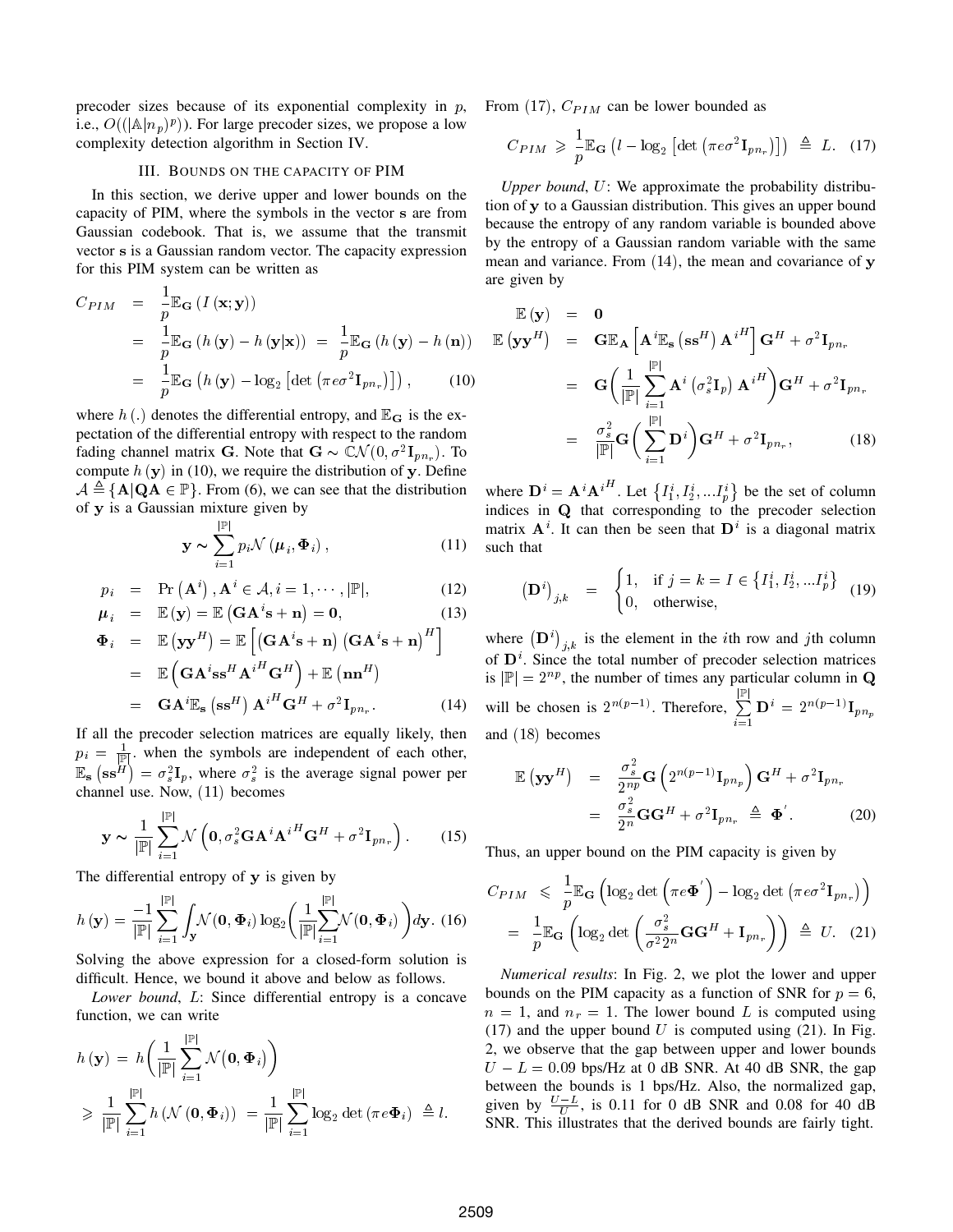

Fig. 2. Lower and upper bounds on the capacity of PIM for  $p = 6$ ,  $n = 1$ , and  $n_r = 1$ .

## IV. MESSAGE PASSING DETECTION FOR PIM

ML detection of PIM signals with large precoder sizes is prohibitive because of the exponential complexity in the precoder size. Therefore, in this section, we propose a low complexity message passing based algorithm suited for detection of PIM signals with large precoder sizes. Towards this, we model the system using a fully connected factor graph with  $p$  variable (or factor) nodes and  $pn_r$  observation nodes. The variable nodes corresponding to  $x_k$ s,  $k = 1, \dots, p$ , and observation nodes corresponding to  $y_i$ s,  $i = 1, \dots, pn_r$ , are shown in Fig. 3(a). Message passing over this graphical model gives us an approximate solution to the maximum a posteriori probability distribution of the variable nodes  $x_k$ s.

*Messages:* We derive the messages passed in the factor graph as follows. Equation (6) can be written as

$$
y_i = \mathbf{g}_{i,[k]} \mathbf{x}_k + \sum_{j=1,j\neq k}^{p} \mathbf{g}_{i,[j]} \mathbf{x}_j + n_i, \quad i = 1, \cdots, pn_r, (22)
$$

where  $g_{i,[j]}$  is a row vector of length  $n_p$ , given by  $[G_{i,(j-1)n_p+1} \quad G_{i,(j-1)n_p+2} \quad \cdots \quad G_{i,jn_p}],$  and  $\mathbf{x}_j \in \mathbb{S}_{n_p,\mathbb{A}}$ . Since the transmitted value of  $x_k$  is unknown at the receiver, we model  $x_k$  as a random vector with mean  $u \in \mathbb{S}_{n_n,\mathbb{A}}$  and variance  $\text{Var}(\mathbf{g}_{i,[k]}\mathbf{x}_k|y_i)$ . Thus, we can write

$$
\mathbf{x}_k = \mathbf{u} + \tilde{\mathbf{x}}_k, \tag{23}
$$

where **u** is a deterministic vector from  $\mathbb{S}_{n_n,\mathbb{A}}$  and  $\tilde{\mathbf{x}}_k$  is a random vector with mean zero and variance equal to the variance of  $\mathbf{g}_{i,[k]}\mathbf{x}_k$  conditioned on  $y_i$  and evaluated from the current estimate of  $p_{ki}$ , i.e.,

$$
\begin{split} \text{Var}\big(\mathbf{g}_{i,[k]}\tilde{\mathbf{x}}_{k}\big) &= \text{Var}\big(\mathbf{g}_{i,[k]}\mathbf{x}_{k}\big|y_{i}\big) \\ &= \sum_{\mathbf{v}\in\mathbb{S}_{n_{p},k}} p_{ki}(\mathbf{v})\big|\mathbf{g}_{i,[k]}\mathbf{v}\big|^{2} - \left|\sum_{\mathbf{v}\in\mathbb{S}_{n_{p},k}} p_{ki}(\mathbf{v})\mathbf{g}_{i,[k]}\mathbf{v}\right|^{2},\end{split} \tag{24}
$$

where  $p_{ki}(\mathbf{u})$  is the message from kth variable node to the *i*th observation node. Substituting (23) into (22) yields



(b) Observation node messages (c) Variable node messages

Fig. 3. The factor graph and messages passed in the proposed algorithm.

$$
y_i = \mathbf{g}_{i,[k]} \mathbf{u} + \mathbf{g}_{i,[k]} \tilde{\mathbf{x}}_k + \sum_{j=1,j\neq k}^{p} \mathbf{g}_{i,[j]} \mathbf{x}_j + n_i,
$$
 (25)

We approximate the term  $z_{ik}$  to have a Gaussian distribution with mean  $\mu_{ik}$  and variance  $\sigma_{ik}^2$  as follows:

$$
\mu_{ik} = \mathbb{E}\Big[\mathbf{g}_{i,[k]}\tilde{\mathbf{x}}_{k} + \sum_{j=1,j\neq k}^{p} \mathbf{g}_{i,[j]}\mathbf{x}_{j} + n_{i}\Big]
$$

$$
= \sum_{j=1,j\neq k}^{p} \sum_{\mathbf{v} \in \mathbb{S}_{np,k}} p_{ji}(\mathbf{v})\mathbf{g}_{i,[j]}\mathbf{v}, \qquad (26)
$$

$$
\sigma_{ik}^{2} = \text{Var}\Big(\mathbf{g}_{i,[k]}\tilde{\mathbf{x}}_{k} + \sum_{j=1,j\neq k}^{p} \mathbf{g}_{i,[j]}\mathbf{x}_{j} + n_{i}\Big)
$$

$$
\sum_{j=1}^{p} \sum_{\mathbf{v} \in \mathbb{S}_{n_p,\mathbb{A}}} p_{ji}(\mathbf{v}) \left| \mathbf{g}_{i,[j]} \mathbf{v} \right|^2 - \left| \sum_{\mathbf{v} \in \mathbb{S}_{n_p,\mathbb{A}}} p_{ji}(\mathbf{v}) \mathbf{g}_{i,[j]} \mathbf{v} \right|^2 + \sigma^2. (27)
$$

The message  $p_{ki}(\mathbf{u})$  is given by

=

$$
p_{ki}(\mathbf{u}) \propto \prod_{m=1,m\neq i}^{pn_r} \frac{1}{\sigma_{mk}} \exp\Big(-\frac{\big|y_m - \mu_{mk} - \mathbf{g}_{m,[k]} \mathbf{u}\big|^2}{2\sigma_{mk}^2}\Big). \tag{28}
$$

The Gaussian approximation helps us to reduce the complexity of computation of the messages. Further, this approximation is reasonably accurate at large dimensions.

*Message passing:* The message passing is done as follows. *Step 1*: Initialize  $p_{ki}(\mathbf{u})$  to  $1/|\mathbb{S}_{n_{i},\mathbb{A}}|$  for all i, k and **u**.

**Step 2:** Compute  $\mu_{ik}$  and  $\sigma_{ik}^2$  from (26) and (27), respectively. *Step 3*: Compute  $p_{ki}$  from (28). In (28) use damping [12] of the messages to improve the convergence rate with a damping factor  $\delta \in (0, 1]$ .

Repeat Steps 2 and 3 for a certain number of iterations. Figures 3(b) and 3(c) illustrate the exchange of messages between observation and variable nodes, where the vector message  $\mathbf{p}_{ki} = [p_{ki}(\mathbf{u}_1), p_{ki}(\mathbf{u}_2), \cdots, p_{ki}(\mathbf{u}_{|\mathcal{S}_{n_n,k}|})]$ . The final symbol probabilities at the end are given by

$$
p_k(\mathbf{u}) \propto \prod_{m=1}^{pn_r} \frac{1}{\sigma_{mk}} \exp\Big(-\frac{\big|y_m - \mu_{mk} - \mathbf{g}_{m,[k]}\mathbf{u}\big|^2}{2\sigma_{mk}^2}\Big). \tag{29}
$$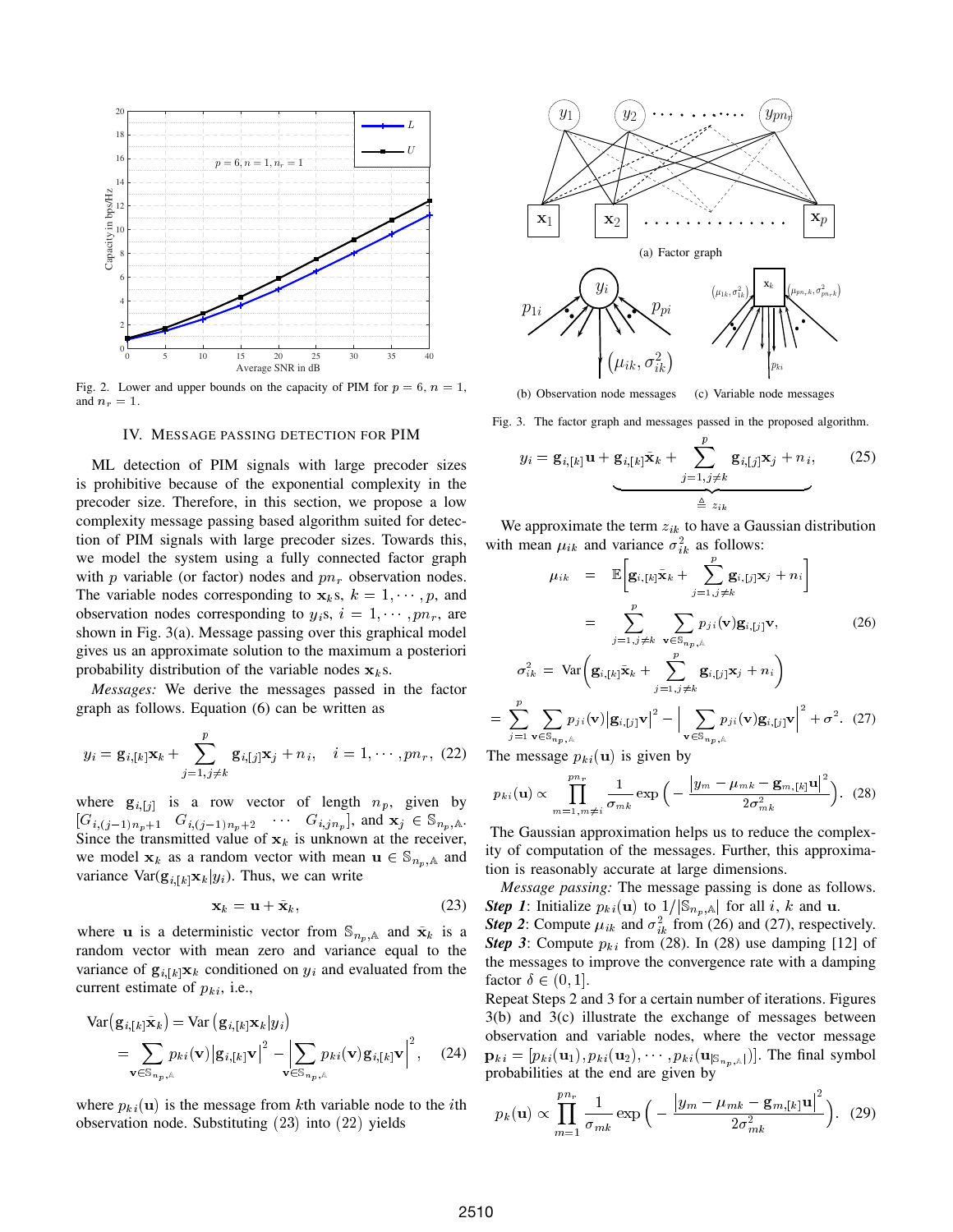Input: y, G, 
$$
\sigma^2
$$
  
\n**Initialize:**  $p_{k}^{(0)}(\mathbf{u}) \leftarrow 1/|\mathbb{S}_{n_p,\mathbb{A}}|, \forall i, k, \mathbf{u}$   
\nfor  $t = 1 \rightarrow number_{of\_iterations}$  do  
\nfor  $i = 1 \rightarrow pn$ , do  
\nfor  $j = 1 \rightarrow p$  do  
\n $\tilde{\mu}_{ij} \leftarrow \sum_{\mathbf{v} \in \mathbb{S}_{n_p,\mathbb{A}}} p_{ji}^{(t-1)}(\mathbf{v}) \mathbf{g}_{i,[j]}\mathbf{v}$   
\nend  
\n $\mu_i \leftarrow \sum_{j=1}^p \tilde{\mu}_{ij}$   
\n $\sigma_i^2 \leftarrow \sum_{j=1}^p \mathbb{Z}_{\mathbb{B}} \sum_{\mathbf{v} \in \mathbb{S}_{n_p,\mathbb{A}}} p_{ji}^{(t-1)}(\mathbf{v}) |\mathbf{g}_{i,[j]}\mathbf{v}|^2 - |\tilde{\mu}_{ij}|^2 + \sigma^2$   
\nfor  $k = 1 \rightarrow p$  do  
\n $\mu_{ik} \leftarrow \mu_i - \tilde{\mu}_{ik}$   
\nend  
\nend  
\nfor  $k = 1 \rightarrow p$  do  
\nfor  $i = 1 \rightarrow pn$ , do  
\nfor  $i = 1 \rightarrow pn$ , do  
\nfor  $i = 1 \rightarrow pn$ , do  
\nfor each  $\mathbf{u} \in \mathbb{S}_{n_p,\mathbb{A}}$  do  
\n $\tilde{p}_{ki}(\mathbf{u}) \leftarrow \sum_{\substack{m=1 \ m \neq i}}^{p_n} \ln(\sigma_{mk}) + \frac{|\mathbf{y}_m - \mu_{mk} - \mathbf{g}_{m,[k]} \mathbf{u}|^2}{2\sigma_{mk}^2}$   
\n $p_{ki}^{(t)}(\mathbf{u}) = \frac{(1-\delta)}{C_{ki}} \exp(\tilde{p}_{ki}^{(t)}(\mathbf{u})) + \delta p_{ki}^{(t-1)}(\mathbf{u})$   
\nend  
\nend  
\nend  
\n



Algorithm 1: Listing of the proposed detection algorithm.

The detected vector  $\hat{\mathbf{x}}_k$  at the receiver is obtained as

$$
\hat{\mathbf{x}}_k = \underset{\mathbf{u} \in \mathbb{S}_{n_p,k}}{\text{argmax}} \ p_k(\mathbf{u}). \tag{30}
$$

The non-zero entries in  $\hat{\mathbf{x}}_k$ s and its indices are then demapped to obtain the information bits. The algorithm listing is given in Algorithm 1. The total complexity of this proposed detection algorithm is  $O(p^2 n_r n_p |\mathbb{A}|)$ , which is quadratic in p.

*Simulation results*: In Fig. 4, we show the BER performance of PIM system with  $n = 1$ , BPSK,  $n_r = 2$ , for different precoder sizes  $(p = 10, 20, 30, 150)$  using the proposed detection algorithm, obtained through simulations. The system throughput is 2 bpcu (1 bit through precoder indexing and 1 bit through BPSK modulation). The number of iterations used in the detection algorithm is 15 and the damping factor used is  $\delta = 0.3$ . It can be observed that the performance of the algorithm is poor for small  $p$ . But as  $p$  gets large, the performance improves. This is because the Gaussian approximation used in the forming the messages becomes more and more accurate, resulting in increasingly better performance for increasing p. For example, with  $p = 150$ , it achieves  $10^{-5}$  BER at just 10 dB SNR. This good performance is due to the diversity benefit offered by the PRPP matrices.

# V. ENHANCED PRECODER INDEX MODULATION

In this section, we propose an enhanced PIM (E-PIM) scheme which provides additional signaling support to the



Fig. 4. BER performance of the proposed detection algorithm in PIM system with  $n = 1$ , BPSK,  $n_r = 2$ , 2 bpcu, and  $p = 10, 20, 30, 150$ .

index bits, but without loosing spectral efficiency compared to PIM. The matrix Q, precoder selection matrix A, and precoder set  $\mathbb P$  are defined as in Section II.

The proposed E-PIM transmitter is shown in Fig. 5. The E-PIM transmitter takes  $\lfloor \log_2 |\mathbb{P}| \rfloor + p \lfloor \log_2 |\mathbb{A}| \rfloor$  bits and encodes them as follows. The  $p\lfloor \log_2 |A| \rfloor$  bits are used to obtain p modulation symbols. Let  $s \in \mathbb{A}^p$  denote the vector of these modulation symbols.  $\lfloor \log_2 |\mathbb{P}| \rfloor$  bits are used to construct  $p n_p \times p$  precoder selection matrix **A** to select precoder matrix **P** from precoder set  $\mathbb P$  such that  $P = QA \in \mathbb P$ . The modulation symbol vector s is then precoded using  $p \times p$ precoder matrix P to get the vector Ps. Transmission in E-PIM is done as follows.

Let b be a  $1 \times n_p$  phase vector whose *i*th element is given by  $e^{\int \frac{2(i-1)\pi}{n_p}}, i = 1, \cdots, n_p$ , i.e.,

$$
\mathbf{b} = \left[ e^{j0} \ e^{j\frac{2\pi}{n_p}} \ e^{j\frac{4\pi}{n_p}} \ \cdots \ e^{j\frac{2(n_p-1)\pi}{n_p}} \right]. \tag{31}
$$

Note that  $\mathbf{ba}_{(i)} = e^{j\frac{2\pi}{n_p}(j_i-1)}$ , where  $\mathbf{a}_{(i)}$  is given in (4). Let  $(Ps)_i$  denote the *i*th element of Ps. In PIM,  $(Ps)_i$  is transmitted as such in the ith channel use. Whereas, in E-PIM,  $ba_{(i)}(Ps)_i$  is transmitted in the *i*th channel use. By doing so, we are essentially providing additional signaling support to index bits through  $ba_{(i)}$  in addition to the support through P. Whereas, PIM provides signaling support to index bits only through P. Note that the number of index bits and modulation bits sent per channel use in E-PIM is the same as that in PIM. The additional support in E-PIM provided through  $ba_{(i)}$  improves the reliability of the index bits. This results in improved performance in E-PIM compared to PIM.

*Received signal*: The received signal vector of size  $pn_r \times 1$ in p channel uses can be expressed as

$$
y = HBAPs + n = HBAQAs + n, \qquad (32)
$$

where  $\mathbf{B} = \text{diag}\{\mathbf{b}, \mathbf{b}, \cdots, \mathbf{b}\}\$ is the  $p \times p n_p$  support phase matrix. The ML detection rule for this system is given by

$$
\{\hat{\mathbf{s}}, \hat{\mathbf{A}}\} = \underset{\mathbf{s} \in \mathbb{A}^p, \forall \mathbf{A}}{\text{argmin}} \|\mathbf{y} - \mathbf{H} \mathbf{B} \mathbf{A} \mathbf{Q} \mathbf{A} \mathbf{s}\|^2. \tag{33}
$$